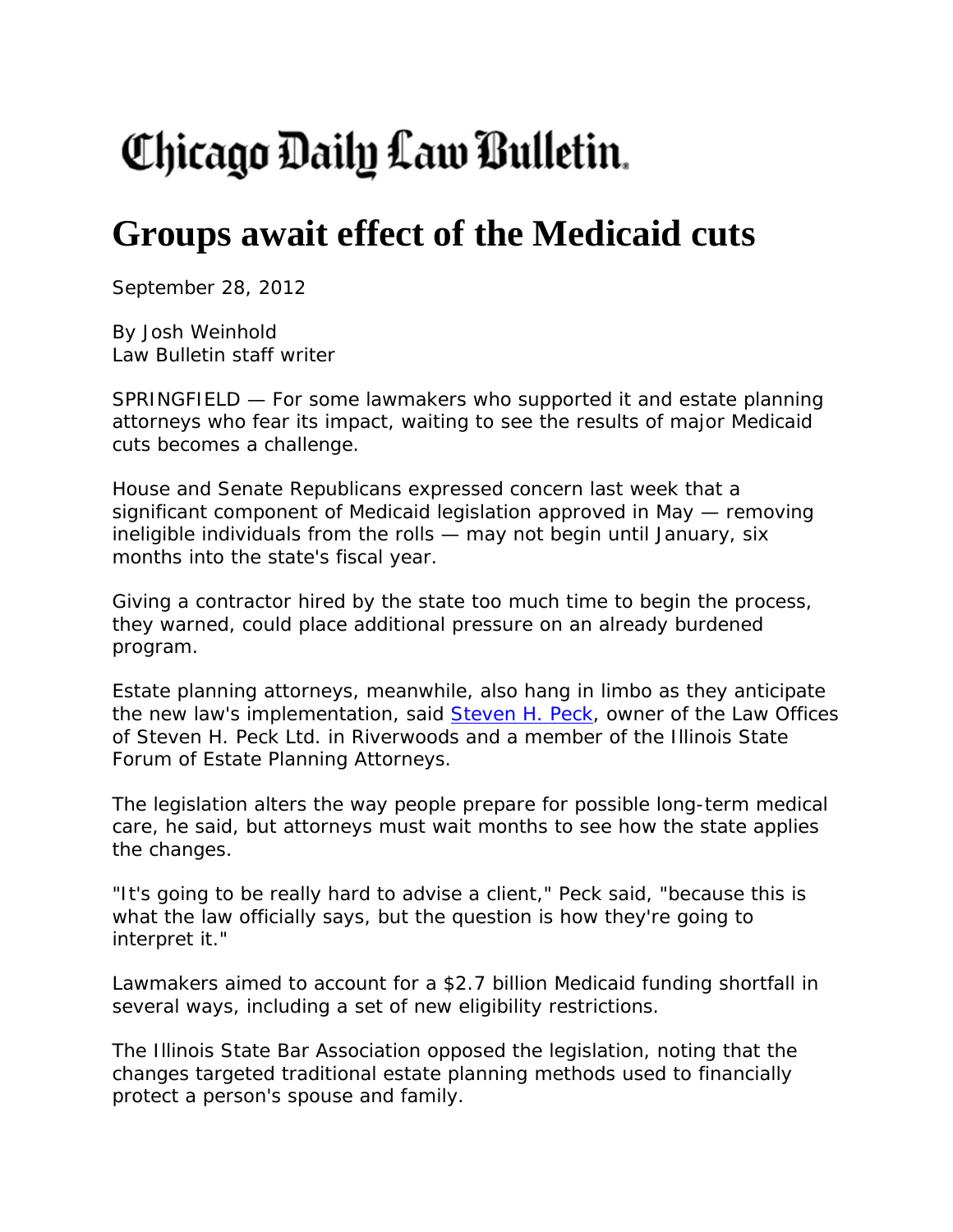State Sen. Dale A. Righter, R-Mattoon, who helped negotiate the Medicaid cuts package, agreed that some of the changes appear uncomfortable.

But in the end, he said, the reductions in eligibility help ensure the longterm viability of the Medicaid system.

"A little bit of tough medicine now," he said, "is better than not having a program later."

Peck, though, said the changes add a great deal of uncertainty to the estate planning process.

In addition to eliminating a technique that allowed a person to hide certain assets held only in his or her name from Medicaid, the legislation also altered the way Medicaid views various other assets.

When a person develops a financial plan for entering a nursing home, Peck said, he or she often gives away money or places it in a trust, leaving only enough cash to cover living expenses. Then, when long-term medical care becomes necessary, he or she applies for Medicaid.

Previously, he said, Medicaid would include any such transfers made within the last three years in an eligibility determination. The new law, though, increases that "penalty" clock to five years — and it now begins not when the transfer gets made, but when a person applies for Medicaid.

As a result, Peck said, a person needs to retain more assets or risk being denied entry into a nursing home.

And additional questions exist, Peck said, over whether the law applies only to new transfers or includes those made previously.

Ultimately, he said, those changes and others could lead elderly individuals to seek divorce or avoid marrying late in life.

"Most people won't want to do it," Peck said. "But if you're not married to that person, you don't have any financial obligations."

State Rep. Patti Bellock, R-Hinsdale, also a member of the group that developed the Medicaid cuts, said the system grew to an unsustainable level in recent years.